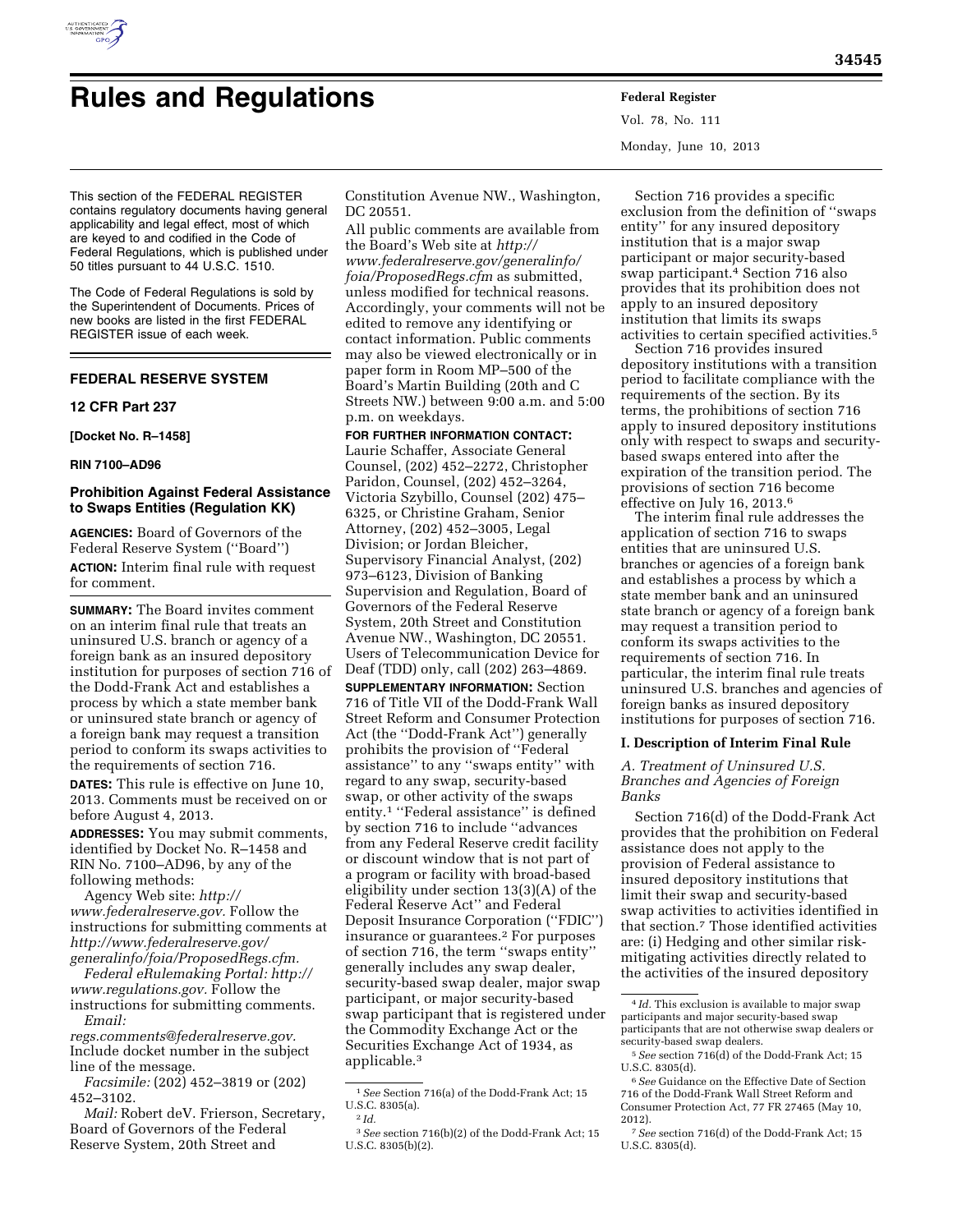institution, and (ii) acting as a swaps entity for swaps or security-based swaps involving rates or reference assets permissible for investment by a national bank pursuant to 12 U.S.C. 24 (Seventh), other than acting as a swaps entity for non-cleared credit default swaps.8 In addition, section 716(b)(2) of the Dodd-Frank Act exempts insured depository institutions that are major swap participants from the prohibition in section 716(a).

Moreover, section 716 provides insured depository institutions with a transition period to conform their activities to those permissible under section 716.9 The appropriate Federal banking agency for an insured depository institution, in consultation with the Securities and Exchange Commission (''SEC'') and Commodities Futures Trading Commission (''CFTC''), as appropriate, has the authority to establish the length of the transition period, which can be up to 24 months, and to extend the transition period for a period of up to one additional year. For purposes of establishing a transition period, the Board is the appropriate Federal banking agency for state member banks and uninsured state branches and agencies of foreign banks.10 Finally, section 716 applies to swaps and security-based swaps entered into by an insured depository institution only after expiration of the transition period.11

The structure, language, and purpose of section 716 create an ambiguity regarding the definition of ''insured depository institution'' for purposes of the various provisions of section 716, including, in particular, regarding the scope of the exceptions and transition period granted to insured depository institutions. The term ''insured depository institution'' is not defined for purposes of these provisions. Section 2 of the Dodd-Frank Act provides that ''except as the context otherwise requires . . .,'' 12 the definition of ''insured depository institution'' has the same meaning as in the Federal Deposit Insurance Act. ''Insured depository institution'' is defined by section 3(c)(2) of the Federal Deposit Insurance Act to mean a bank or savings association the deposits of which are insured by the

FDIC, and, for some purposes under section 3(c)(3), an uninsured U.S. branch or agency.13

In the context of section 716, uninsured U.S. branches and agencies of foreign banks would appear to be properly considered to be insured depository institutions. By statute, both uninsured and insured U.S. branches and agencies of foreign banks may receive Federal Reserve advances on the same terms and conditions that apply to domestic insured state member banks.14 Thus, uninsured U.S. branches and agencies of foreign banks are treated as insured member banks for purposes of the only Federal assistance that causes uninsured U.S. branches and agencies of foreign banks to be affected by section 716. Moreover, the authority vested in the Federal banking agencies to enforce compliance with laws such as Title VII of the Dodd-Frank Act against uninsured U.S. branches and agencies of foreign banks is based on the treatment of those branches and agencies as insured depository institutions.15 Section 716 appears therefore, to be predicated on treatment of uninsured U.S. branches and agencies as insured depository institutions.

Treating uninsured U.S. branches and agencies of foreign banks as insured depository institutions is also consistent with the purpose and legislative history of section 716. Section 716 and Title VII of the Dodd-Frank Act generally are intended to reduce systemic risks from derivatives activities. Treating uninsured U.S. branches and agencies as insured depository institutions furthers these objectives by providing sufficient opportunity for uninsured U.S. branches and agencies to conform or cease their swaps activities in an orderly manner and to continue the same risk-mitigating hedging and other activities permitted for insured depository institutions under section 716. This approach is also consistent with the legislative history, which suggests Congress intended to treat uninsured branches and agencies as insured depository institutions.16

16Senator Lincoln, the sponsor of section 716, and Senator Dodd, the Chairman of the Senate Committee on Banking, Housing, and Urban Affairs, engaged in a colloquy on the Senate floor during

The interim final rule provides that, for purposes of section 716 of the Dodd-Frank Act and the interim final rule, the term ''insured depository institution'' includes any insured depository institution as defined in section 3 of the Federal Deposit Insurance Act (12 U.S.C. 1813) and any uninsured U.S. branch or agency of a foreign bank.17 The terms branch, agency, and foreign bank are defined in section 1 of the International Banking Act of 1978.18

## *B. Transition Period for Insured Depository Institutions and Uninsured U.S. Branches and Agencies of Foreign Banks*

Section 716 provides insured depository institutions with a transition period to conform their activities.19 Under section 716(f), the appropriate Federal banking agency for an insured depository institution, in consultation with the SEC and CFTC, as appropriate, is required to establish the length of the transition period for conformance with the requirements of section 716. That transition period may be up to 24 months and may be extended for a period of up to one additional year.

In establishing the length of the transition period for an insured depository institution, the Board is required by statute to take into account and make written findings regarding the potential impact of divestiture or cessation of swap or security-based swaps activities on the insured depository institution's: (i) Mortgage lending; (ii) small business lending; (iii) job creation; (iv) capital formation versus the potential negative impact on insured depositors and the Deposit Insurance Fund of the FDIC; and (v) any other factor that the Board believes appropriate to consider.

The interim final rule provides that a state member bank and an uninsured state branch and agency of foreign bank may seek a transition period of up to 24 months from July 16, 2013 (for an entity

18 12 U.S.C. 3101. Insured branches of foreign banks are also included in the definition of ''insured depository institution'' under section 3(c)(2) of the Federal Deposit Insurance Act. 19*See* 15 U.S.C. 8305(f).

<sup>&</sup>lt;sup>8</sup> *See id.* at 8305(d)(1)–(3).<br><sup>9</sup> *See* section 716(f) of the Dodd-Frank Act; 15<br>U.S.C. 8305(f).

<sup>&</sup>lt;sup>10</sup> See 12 U.S.C. 1813(q)(3). The Office of the Comptroller of Currency (OCC) is the appropriate Federal banking agency for any Federal branch or agency of a foreign bank. *See* 12 U.S.C. 1813(q)(1). 11*See* section 716(e) of the Dodd-Frank Act; 15

U.S.C. 8305(e). 12*See* section 2 (chapeau) and (18)(A) of the

Dodd-Frank Act; 12 U.S.C. 5301 (chapeau) and  $(18)(A).$ 

<sup>13</sup>*See* 12 U.S.C. 1813(c)(2), (c)(3).

<sup>14</sup>Section 13(14) of the Federal Reserve Act; 12 U.S.C. 347d.

<sup>15</sup> 12 U.S.C. 1813(c)(3). While commercial lending companies owned or controlled by foreign banks are also treated as insured depository institutions for purposes of section 1813(c)(3) of the Federal Deposit Insurance Act, these companies do not have access to Federal Reserve advances under the Federal Reserve Act, and thus, are not treated as insured depository institutions for purposes of this interim final rule.

Senate consideration of the Dodd-Frank Act Conference Report in which they confirmed that uninsured U.S. branches and agencies should be treated in the same manner as insured depository institutions. *See* 156 Cong. Rec. S5904 (daily ed. July 15, 2010) (statement of Sen. Lincoln).

<sup>&</sup>lt;sup>17</sup>The interim final rule would define uninsured U.S. branches and agencies of foreign banks as insured depository institutions solely for the purposes of section 716 and the interim final rule. Nothing in this interim final rule affects the availability of deposit insurance under the Federal Deposit Insurance Act with respect to deposits received by an uninsured U.S. branch or agency of a foreign bank.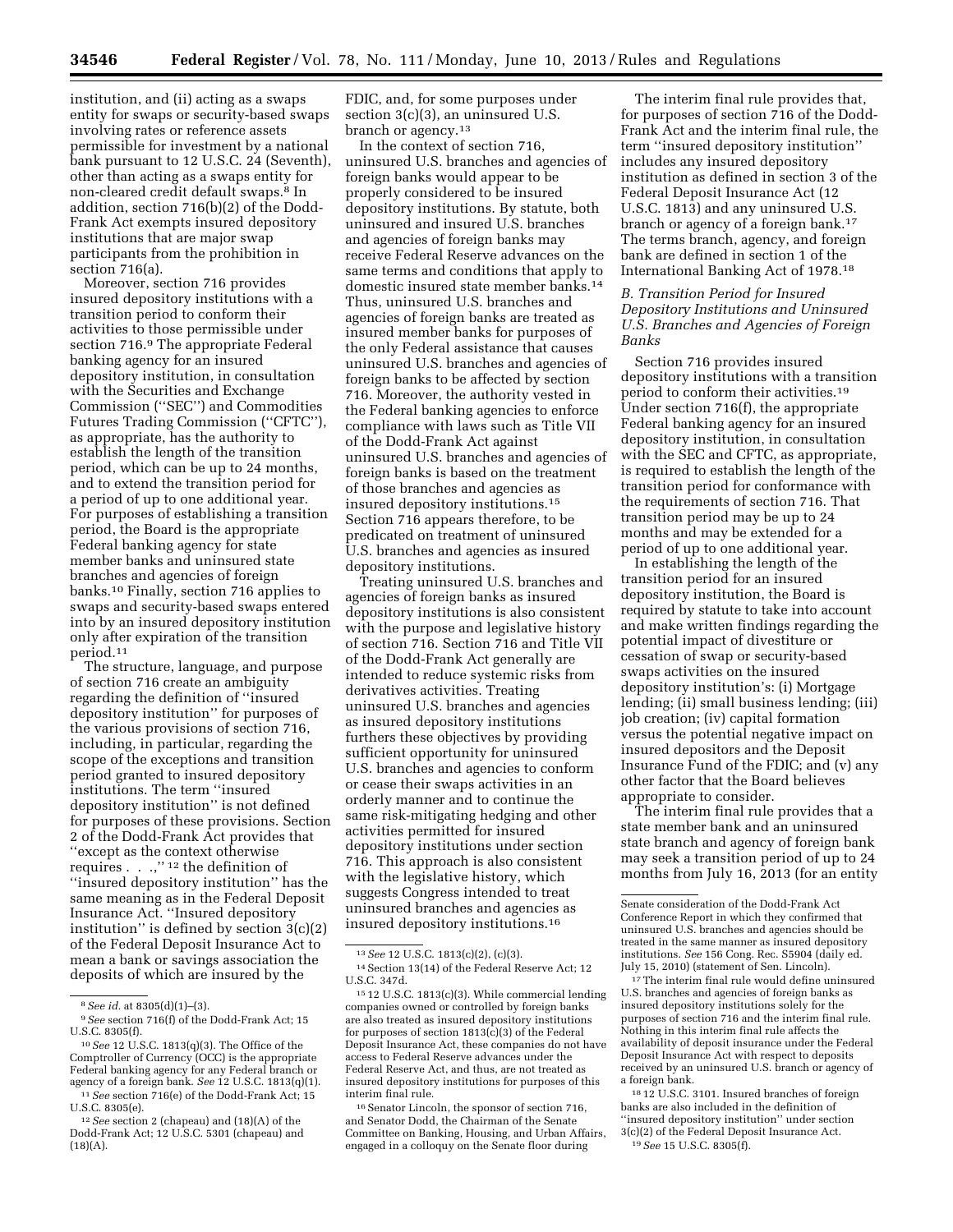that is a swaps entity as of July 16, 2013), or from the date on which the entity becomes a swaps entity (if that date occurs after July 16, 2013), by submitting a written request to the Board. The request must include: (i) The length of the transition period requested; (ii) a description of the quantitative and qualitative impacts of immediate divestiture or cessation of swap or security-based swaps activities on the institution, including regarding the potential impact of divestiture or cessation of swap or security-based swaps activities on the institution's mortgage lending, small business lending, job creation, capital formation versus the potential negative impact on insured depositors and the Deposit Insurance Fund of the FDIC; and (iii) a description of the insured institution's plan for conforming its activities to the requirements of section 716.

Under the interim final rule, the Board may also request additional information that it believes is necessary in order to act on a request for a transition period. The Board will seek to act on a request for a transition period expeditiously after the receipt of a complete request. The interim final rule would allow the Board to impose conditions on any transition period granted if the Board determines such conditions are necessary and appropriate. Consistent with section 716(f), the interim final rule also permits the Board, in consultation with the SEC and CFTC, as appropriate, to extend the transition period for up to one additional year. To request an extension of the transition period, an insured depository institution must submit a written request no later than 60 days before the end of the transition period.

## **II. Request for Comments**

The Board is interested in receiving comments on all aspects of the interim final rule. In particular:

*Question 1.* Is it appropriate and consistent with section 716 to define insured depository institution to include an uninsured U.S. branch or agency?

*Question 2.* How could the transition period process be modified to better achieve the purposes of section 716? Are there any additional factors that the Board should consider in reviewing a request for a transition period?

*Question 3.* Are there specific additional conditions or limitations that the Board should, by rule, impose in connection with granting a transition period? If so, what conditions or limitations would be appropriate? Alternatively, should the Board

consider what conditions or limitations might be appropriate to apply during a transition period (including any extension thereof) on a tailored or caseby-case basis?

#### **III. Effective Date; Solicitation of Comments**

This interim final rule is effective immediately. Pursuant to the Administrative Procedure Act (APA), at 5 U.S.C. 553(b)(B), notice and comment are not required prior to the issuance of a final rule if an agency, for good cause, finds that ''notice and public procedure thereon are impracticable, unnecessary, or contrary to the public interest.'' 20 Similarly, a final rule may be published with an immediate effective date if an agency finds good cause and publishes such with the final rule.<sup>21</sup>

Consistent with section 553(b)(B) of the APA, the Board finds that issuing this rule as an interim final rule is necessary to avoid significant disruptions in the swaps activities of the uninsured U.S. branches and agencies of foreign banks, and that obtaining notice and comment prior to issuing the interim final rule would be impracticable and contrary to the public interest. Furthermore, the Board finds that there is good cause to publish the interim final rule with an immediate effective date.

The Board views the scope of section 716's prohibition as closely related to the application of the Title VII framework to the cross-border activities of foreign banks. The CFTC and SEC both have issued proposals regarding the cross-border application of Title VII.22 The CFTC issued an exemptive order granting temporary relief from certain cross-border applications of the swaps provisions of Title VII.23

Although the Title VII regulatory structure is still being developed, section 716 goes into effect on July 16, 2013. Accordingly, the Board is seeking to provide clarity to uninsured U.S. branches and agencies of foreign banks regarding the availability of the transition period and the exceptions available for insured depository institutions. Absent clarity regarding the availability of the transition period, uninsured U.S. branches and agencies of foreign banks arguably would have to terminate their swaps activities by July 16, 2013 in order to continue to be

eligible for access to the discount window. Terminating swaps activities by this date may result in foreign banks and their counterparties winding down their swaps activities in an inefficient and disorderly fashion that could present significant operational and other risks.

There is also good cause to provide clarity on the availability of the exceptions set forth in section 716 through this interim final rule because notice and public procedure would be impracticable and contrary to the public interest. Without such clarity, uninsured branches and agencies would be required to begin terminating all their swap activities during the transition period, even those that qualified for the exceptions. The novation of existing swaps may require the branch or agency to enter quickly into new master swap agreements with each customer, which could present operational risks to the branch or agency and its customers. In the Board's view, the potential harm to these entities and their counterparties that may result from not providing clarity on the availability of the exceptions warrants a departure from the notice and comment rulemaking procedure.

Last, the Board finds that there is good cause to establish the process for applying for transition period relief through this interim final rule because notice and comment would be unnecessary and contrary to the public interest. The interim final rule establishes a procedure of obtaining a statutory transition period and reduces burden on applying institutions by narrowing and clarifying the information that must be provided to obtain this statutory benefit. State member banks are eligible for the transition period under section 716(f) absent implementing regulations, and the Board has already received applications from state member banks requesting transition period relief. In addition, this portion of the interim final rule is appropriately characterized as a rule of procedure, and therefore would not normally be subject to notice and comment requirements. The Board has determined to publish the transition period procedures in this interim final rule in order to provide notice to all state member banks regarding these procedures.

Although notice and comment are not required prior to the effective date of this interim final rule, the Board invites comment on all aspects of this rulemaking and will revise this interim final rule if necessary or appropriate in light of the comments received.

<sup>20</sup> 5 U.S.C. 553(b)(B).

<sup>21</sup> 5 U.S.C. 553(d)(3).

<sup>22</sup> 76 FR 858, 860 (January 7, 2013), 78 FR 30,967 (May 23, 2013).

<sup>23</sup> 76 FR 858. The SEC did not issue a similar exemptive order because it has not established the compliance date for the security-based swap dealer registration provisions of Title VII.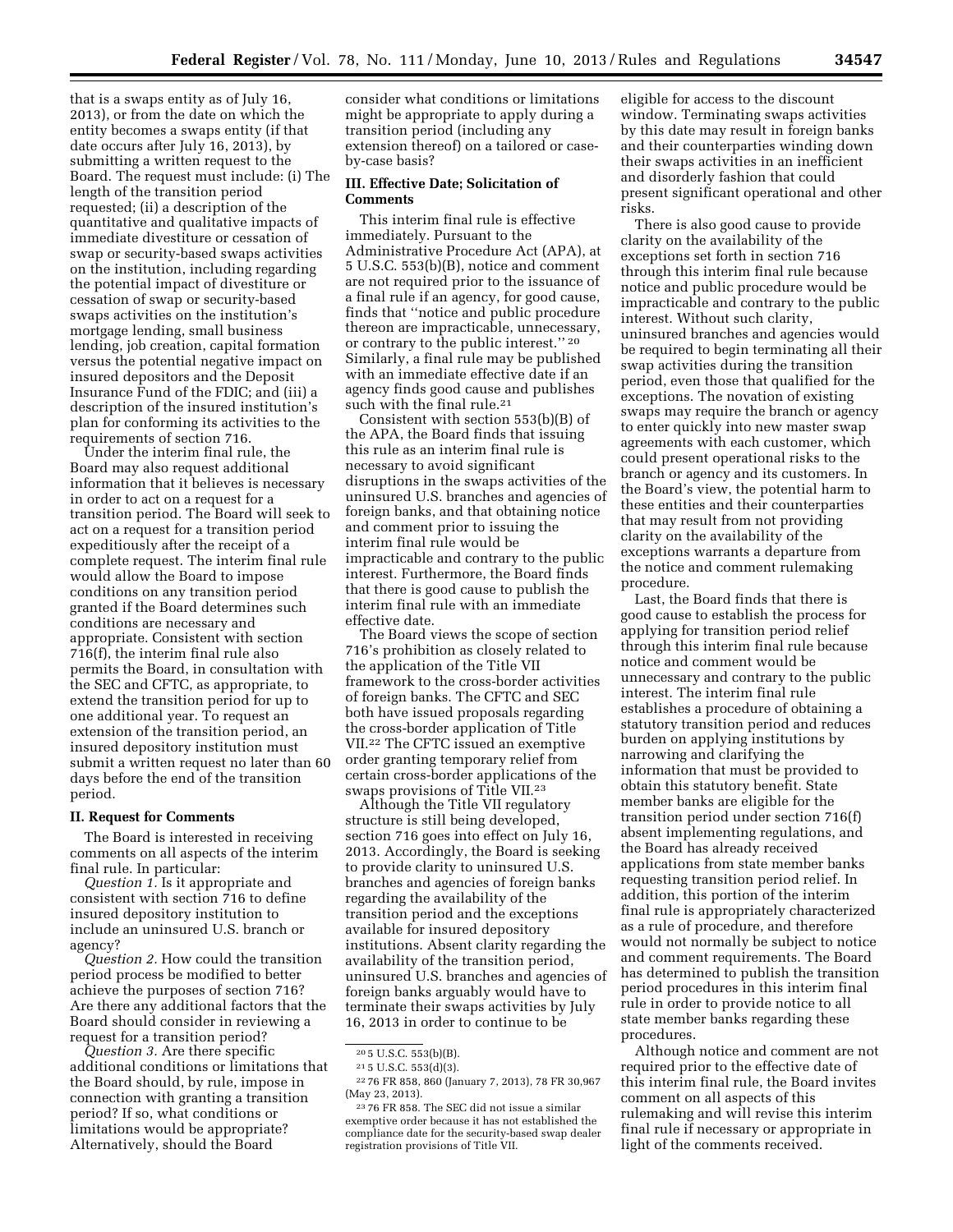## **IV. Regulatory Analysis**

## *A. Regulatory Flexibility Act Analysis*

In accordance with section 4 of the Regulatory Flexibility Act (''RFA''), 5 U.S.C. 601 *et seq.,* the Board is publishing an initial regulatory flexibility analysis for the interim final rule. The RFA generally requires an agency to assess the impact a rule is expected to have on small entities.24 The RFA requires an agency either to provide a regulatory flexibility analysis or to certify that the interim final rule will not have a significant economic impact on a substantial number of small entities. Based on this analysis and for the reasons stated below, the Board believes that this interim final rule will not have a significant economic impact on a substantial number of small entities. Nevertheless, the Board is publishing an initial regulatory flexibility analysis and requesting public comment on the effect of the interim final rule on small entities. A final regulatory flexibility analysis will be conducted after consideration of comments received during the public comment period.

The Board is adopting this interim final rule to treat an uninsured U.S. branch or agency of a foreign bank as an insured depository institution for purposes of section 716 of the Dodd-Frank Act and establish a process by which a state member bank and uninsured branch or agency of a foreign bank may request a transition period to conform its swaps activities to the requirements of section 716.

Under regulations issued by the Small Business Administration (''SBA''), a ''small entity'' includes those firms within the ''Finance and Insurance'' sector with asset sizes that vary from \$7 million or less to \$175 million or less.25 The Board believes that the Finance and Insurance sector constitutes a reasonable universe of firms for these purposes because such firms generally engage in activities that are financial in nature. Consequently, bank holding companies or nonbank financial companies with assets sizes of \$175 million or less are small entities for purposes of the RFA.

As discussed in the Supplementary Information, the interim final rule would apply to an uninsured U.S.

branch or agency of a foreign bank and a state member bank that is registered with the CFTC or SEC as a swap dealer or security-based swap dealer, respectively. Regulations issued by the CFTC and SEC provide that a person shall not be deemed a swap dealer if its swap dealing activity over the preceding 12 months results in swap positions with an aggregate gross notional amount of no more than \$3 billion, and an aggregate gross notional amount of no more than \$25 million with regard to swaps with a ''special entity'' (which includes municipalities, other political subdivisions and employee benefit plans).26 Given the relative size of the *de minimis* exemption, it is unlikely that a financial firm that is at or below the \$175 million asset threshold would be engaged in swaps transactions that would meet or exceed the threshold to qualify as a swap dealer or securitybased swap dealer.27

As noted above, because the interim final rule is not likely to apply to any company with assets of \$175 million or less, it is not expected to apply to any small entity for purposes of the RFA. The Board does not believe that the interim final rule duplicates, overlaps, or conflicts with any other Federal rules. In light of the foregoing, the Board does not believe that the interim final rule, if adopted in final form, would have a significant economic impact on a substantial number of small entities supervised. Nonetheless, the Board seeks comment on whether the interim final rule would impose undue burdens on, or have unintended consequences for, small organizations, and whether there are ways such potential burdens or consequences could be minimized in a manner consistent with section 716 of the Dodd-Frank Act.

#### *B. Solicitation of Comments on Use of Plain Language*

Section 722 of the Gramm-Leach-Bliley Act required the Federal banking agencies to use plain language in all proposed and final rules published after January 1, 2000. The Federal banking agencies invite comment on how to make this interim final rule easier to understand. For example:

• Has the Board organized the material to suit your needs? If not, how could the rule be more clearly stated?

• Are the requirements in the rule clearly stated? If not, how could the rule be more clearly stated?

• Do the regulations contain technical language or jargon that is not clear? If

so, which language requires clarification?

• Would a different format (grouping and order of sections, use of headings, paragraphing) make the regulation easier to understand? If so, what changes would make the regulation easier to understand?

• Would more, but shorter, sections be better? If so, which sections should be changed?

• What else could the Board do to make the regulation easier to understand?

*C. Paperwork Reduction Act* 

Request for Comment on Proposed Information Collection

In accordance with section 3512 of the Paperwork Reduction Act of 1995 (44 U.S.C. 3501–3521) (''PRA''), the Board may not conduct or sponsor, and a respondent is not required to respond to, an information collection unless it displays a currently valid Office of Management and Budget (''OMB'') control number. The OMB control number for this information collection will be assigned. The Board reviewed the interim final rule under the authority delegated to the Board by **OMB** 

The interim final rule contains requirements subject to the PRA. The reporting requirements are found in sections 237.22(a)1 and 237.22(e). This information collection requirement would implement section 716 of the Dodd-Frank Act.

## Proposed Information Collection

*Title of Information Collection:*  Reporting Requirements Associated with Regulation KK.

*Frequency of Response:* On occasion. *Affected Public:* Businesses or other for-profit.

*Respondents:* Uninsured state branches or agencies of foreign banks, state member banks.

*Abstract:* The interim final rule would treat an uninsured U.S. branch or agency of a foreign bank as an insured depository institution and establish a process by which a state member bank and uninsured state branch or agency of a foreign bank may request a transition period to conform its swaps activities.

Section 237.22(a)(1) would enable an insured depository institution for which the Board is the appropriate Federal banking agency to request a transition period of up to 24 months from the later of July 16, 2013, or the date on which it becomes a swaps entity, during which to conform its swaps activities to the requirements of this section by submitting a request in writing to the

<sup>24</sup>Under standards the U.S. Small Business Administration has established, an entity is considered ''small'' if it has \$175 million or less in assets for banks and other depository institutions. U.S. Small Business Administration, Table of Small Business Size Standards Matched to North American Industry Classification System Codes, available at *[http://www.sba.gov/idc/groups/public/](http://www.sba.gov/idc/groups/public/documents/sba_homepage/serv_sstd_tablepdf.pdf)  [documents/sba](http://www.sba.gov/idc/groups/public/documents/sba_homepage/serv_sstd_tablepdf.pdf)*\_*homepage/serv*\_*sstd*\_*tablepdf.pdf.*  25 13 CFR 121.201.

<sup>26</sup> 77 FR 30596 (May 23, 2012).

<sup>27</sup>*See id.* at 30701 and 30743.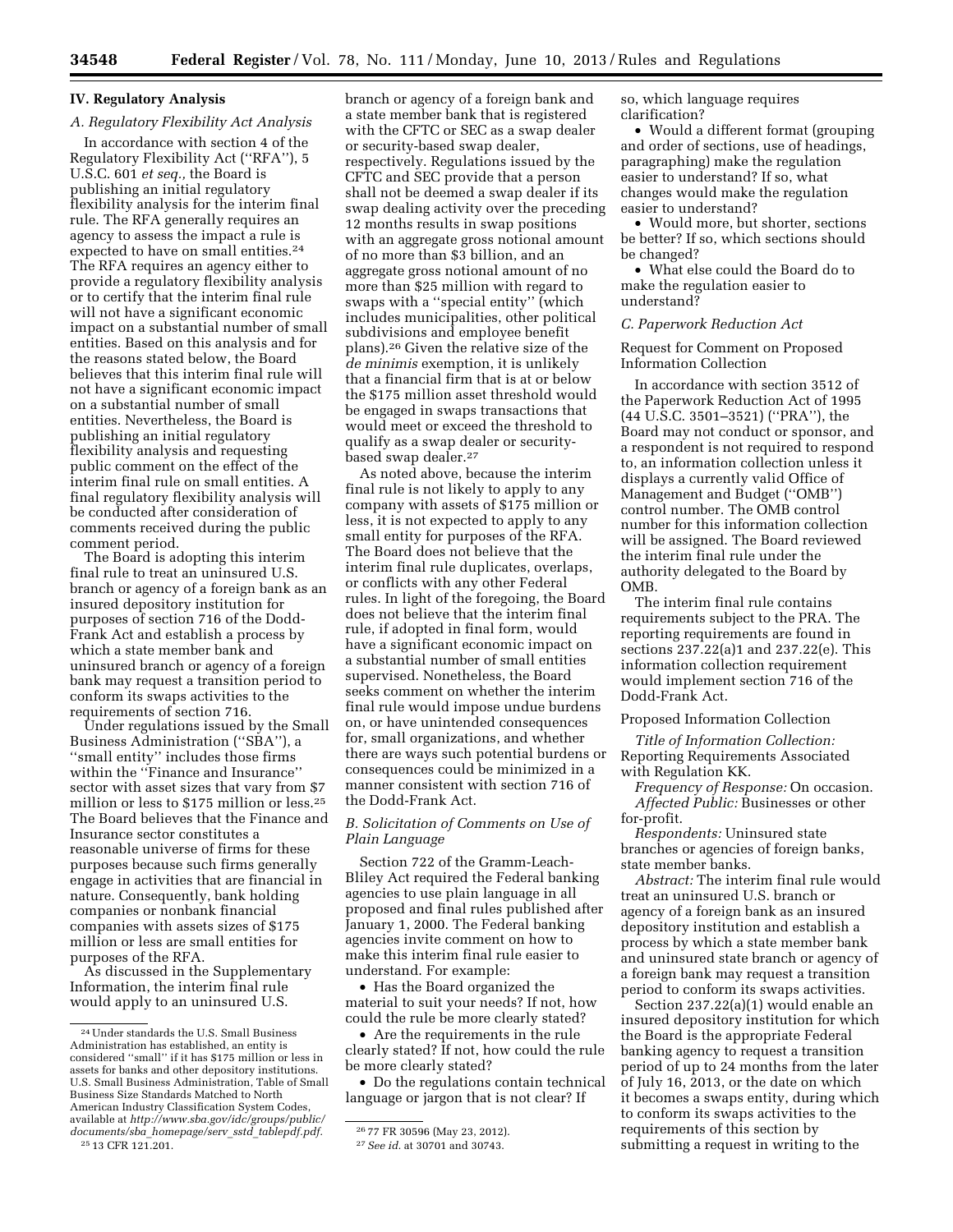Board. Any request submitted must, at a minimum, include the following information: (i) The length of the transition period requested; (ii) a description of the quantitative and qualitative impacts of divestiture or cessation of swap or security-based swaps activities on the insured depository institution, including information that addresses the factors in paragraph (d) of that section; and (iii) a detailed explanation of the insured depository institution's plan for conforming its activities to the requirements of section 716 of the Dodd-Frank Act (15 U.S.C. 8305) and this part.

Section 237.22(e) would allow the Board to extend a transition period for a period of up to one additional year. To request an extension of the transition period, an insured depository institution must submit a request containing the information set forth in paragraph (a) of this section. The insured depository institution must submit the request no later than 60 days before the end of the transition period.

#### *Estimated Paperwork Burden*

*Number of Respondents:* 29. *Estimated Average Hours per Response:* 7 hours.

*Total Estimated Annual Burden:* 203 hours.

Comments are invited on:

(a) Whether the proposed collections of information are necessary for the proper performance of the Federal Reserve's functions, including whether the information has practical utility;

(b) The accuracy of the Federal Reserve's estimate of the burden of the proposed information collections, including the validity of the methodology and assumptions used;

(c) Ways to enhance the quality, utility, and clarity of the information to be collected;

(d) Ways to minimize the burden of the information collections on respondents, including through the use of automated collection techniques or other forms of information technology; and

(e) Estimates of capital or startup costs and costs of operation, maintenance, and purchase of services to provide information.

The Board has a continuing interest in the public's opinions of collections of information. At any time, comments regarding the burden estimate, or any other aspect of this collection of information, including suggestions for reducing the burden, may be sent to: Secretary, Board of Governors of the Federal Reserve System, 20th and C Streets NW., Washington, DC 20551;

and to the Office of Management and Budget, Paperwork Reduction Project, Washington, DC 20503.

#### **List of Subjects in 12 CFR Part 237**

Administrative practice and procedure, Banks and banking, Capital, Derivatives, Foreign banking, Holding companies, Margin requirements, Reporting and recordkeeping requirements, Risk.

#### **Authority and Issuance**

For the reasons stated in the Supplementary Information, the Board amends 12 CFR Chapter II by adding new part 237 to read as follows:

## **PART 237—MARGIN AND CAPITAL REQUIREMENTS FOR COVERED SWAP ENTITIES (REGULATION KK)**

#### **Subpart A—[RESERVED]**

## **Subpart B— Prohibition Against Federal Assistance to Swaps Entities**

Sec.

- 237.20 Definitions.
- 237.21 Definition of insured depository institution for purposes of section 716.
- 237.22 Transition period for insured depository institutions.

**Authority:** 15 U.S.C. 8305, 12 U.S.C. 343– 350, 12 U.S.C. 1818, 12 U.S.C. 3101 *et seq.* 

## **Subpart A—[RESERVED]**

#### **Subpart B— Prohibition Against Federal Assistance to Swaps Entities**

#### **§ 237.20 Definitions.**

Unless otherwise specified, for purposes of this subpart:

*Board* means the Board of Governors of the Federal Reserve System.

*Dodd-Frank Act* means the Dodd-Frank Wall Street Reform and Consumer Protection Act.

*Foreign bank* has the same meaning as in § 211.21(n) of the Board's Regulation K (12 CFR 211.21(n)).

*Major security-based swap participant*  has the same meaning as in section 3(a)(67) of the Securities Exchange Act of 1934 (15 U.S.C. 78c(a)(67)) and as implemented in rules and orders issued by the Securities and Exchange Commission.

*Major swap participant* has the same meaning as in section 1a(33) of the Commodity Exchange Act (7 U.S.C. 1a(33)) and as implemented in rules and orders issued by the Commodity Futures Trading Commission.

*Security-based swap* has the same meaning as in section 3(a)(68) of the Securities Exchange Act of 1934 (15 U.S.C. 78c(a)(68)) and as implemented in rules and orders issued by the Securities and Exchange Commission.

*Security-based swap dealer* has the same meaning as in section 3(a)(71) of the Securities Exchange Act of 1934 (15 U.S.C. 78c(a)(71)) and as implemented in rules and orders issued by the Commodity Futures Trading Commission.

*Swap dealer* has the same meaning as in section 1a(49) of the Commodity Exchange Act (7 U.S.C. 1a(49)) and as implemented in rules and orders issued by the Commodity Futures Trading Commission.

*Swaps entity* means a person that is registered as a swap dealer, securitybased swap dealer, major swap participant, or major security-based swap participant under the Commodity Exchange Act or Securities Exchange Act of 1934, other than an insured depository institution that is registered as a major swap participant or major security-based swap participant.

## **§ 237.21 Definition of insured depository institution for purposes of section 716.**

For purposes of section 716 of the Dodd-Frank Act (15 U.S.C. 8305) and this subpart, the term ''insured depository institution'' includes any insured depository institution as defined in section 3 of the Federal Deposit Insurance Act (12 U.S.C. 1813) and any uninsured U.S. branch or agency of a foreign bank. The terms branch, agency, and foreign bank are defined in section 1 of the International Banking Act of 1978 (12 U.S.C. 3101).

#### **§ 237.22 Transition period for insured depository institutions.**

(a) *Approval of transition period.* (1) To the extent an insured depository institution for which the Board is the appropriate Federal banking agency qualifies as a ''swaps entity'' and would be subject to the Federal assistance prohibition in section 716(a) of the Dodd-Frank Act, the insured depository institution may request a transition period of up to 24 months from the later of July 16, 2013, or the date on which it becomes a swaps entity, during which to conform its swaps activities to the requirements of this section by submitting a request in writing to the Board. Any request submitted pursuant to this paragraph (a) of this section shall, at a minimum, include the following information:

(i) The length of the transition period requested;

(ii) A description of the quantitative and qualitative impacts of divestiture or cessation of swap or security-based swaps activities on the insured depository institution, including information that addresses the factors in paragraph (d) of this section; and